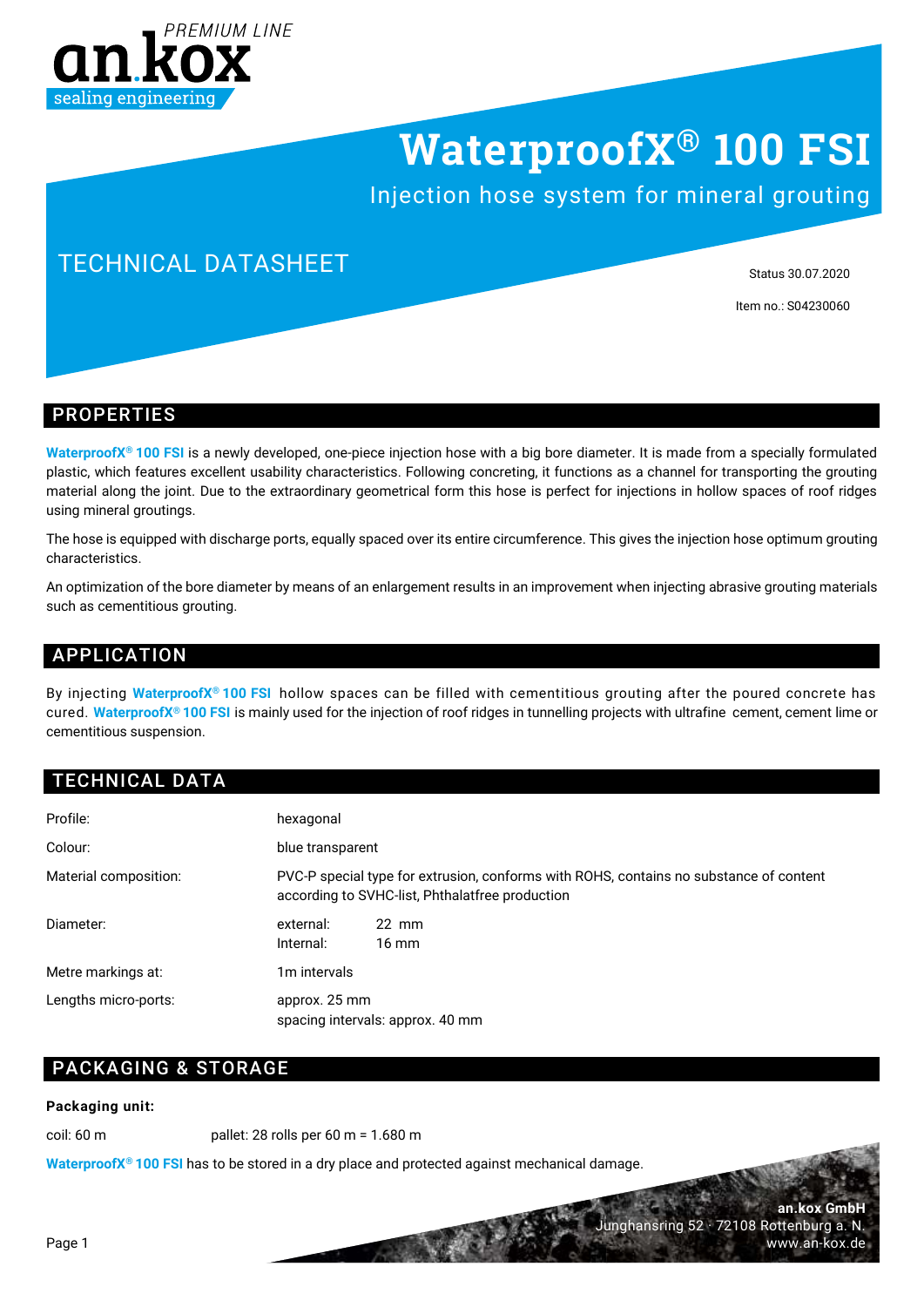

# **WaterproofX® 100 FSI**

Injection hose system for mineral grouting

## TECHNICAL DATASHEET

Status 30.07.2020

**an.kox GmbH**

www.an-kox.de

Junghansring 52 · 72108 Rottenburg a. N.

Item no.: S04230060

### **INSTALLATION**

The concrete surface must be even, free of loose particles and sharp-edged displacements. Before installing **WaterproofX® 100 FSI** ice coverings, standing water and cement sludge have to be removed.

The regular hose length is 8–12 m. **WaterproofX® 100 FSI** must lie flat on the surface of the first concrete section. Usually the injection hose is mechanically fixed to the tunnelling waterproofing membrane. **WaterproofX® 100 FSI** can also be fixed by an.kox **self adhesive tape AquaproofX® 1** onto the tunnelling waterproofing membrane.

**WaterproofX® 100 FSI** is in its ideal position when centrally aligned. The distance of the **WaterproofX® 100 FSI** hose to the outer edge of the joint must be at least 10cm. At hose section joints, the two hoses are to overlap each other by 15cm and lie parallel one to another at a distance of 3-5 cm.

The packaging of the hose is easy and sure by fixing an.kox **PVC-feeding hose FSI** directly inside the injection hose with superglue. **WaterproofX® 100 FSI** can be installed as well directly onto the formwork.

The connections have to be installed in such a way as to allow access at all times.

#### **Injection:**

Visible flaws along the construction joint are to be plugged with quick-dry cement before injecting.

**Injection can be carried out in a number of ways:**

Injection using an.kox **PVC-feeding hose FSI**

 $\Rightarrow$  Injection using a packer for cementitious grouting

- 1. Check the continuity of the hose by flushing with water or air.
- 2. The hose is injected via an.kox **PVC-feeding hose FSI** until traces of the injected material are discharged from the open end. This open end is closed as soon as the injected material starts to flow freely (without air pockets).
- 3. The flow and extent of the injection material in the concrete joint can be monitored during the injection process by means of the injection pump's pressure gauge.
- 4. The injection process continues until constant pressure has been reached. Constant pressure indicates that the concrete joint can take no more grouting material, thus signalling the end of the process.
- 5. Before injecting with mineral grout **WaterproofX® 100 FSI** is flushed with water.